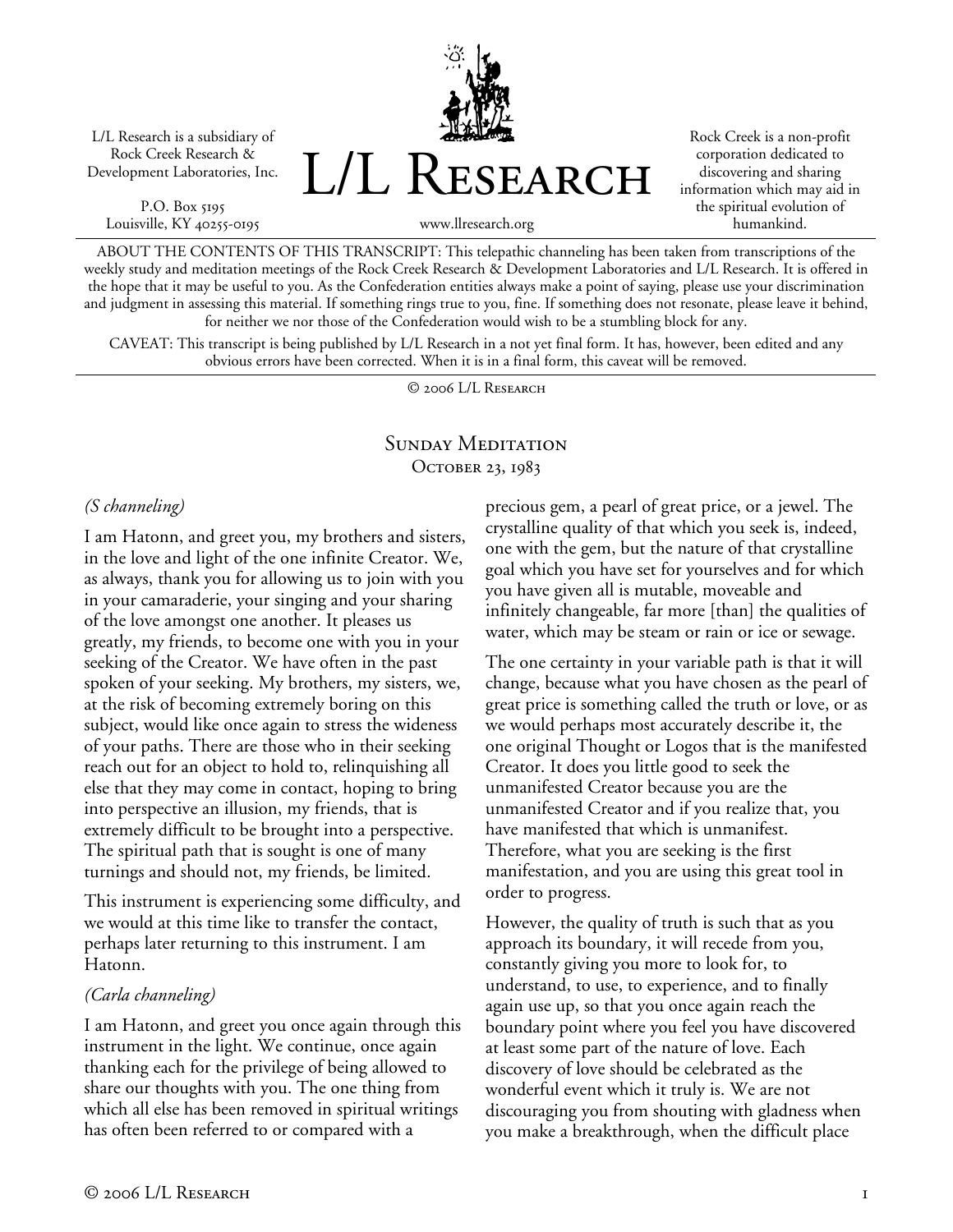becomes easier, when the nature of life becomes clearer—by all means, raise your hands, your hearts, and your voices, and give praise because the Creator has just learned more about Itself.

But then, as if you had climbed some mist-covered peak and finally emerged from the cloud line to see a wonderful vista, you finish clapping your hands, you gather your gear and you lower yourself once again into the low ground of common third-density human experience, for that which you seek does not exist simply as a moment in which you have seen truth. It exists eternally upon the next mountain that you wish to climb and within you in the lowest of places.

We are not saying that you deserve to be of a certain nature, that you are worthy, that you have earned the nature of manifested love. You have done nothing to earn this—it is your birthright. It is within you; most have forgotten it. Therefore, a great portion of your seeking and the touchstone of your ascent upon every mountain of truth is recognition, for each truth will be recognized rather than learned. You know already all of truth, for you are truth; you embody the Creator; you manifest the very nature of love, and you change constantly.

We would at this time transfer this contact to another instrument. I am Hatonn.

## *(S channeling)*

I am Hatonn, and greet you once again in love and light. These changes, my friends, are always with you, will always be with you. There will be times in your existence in the third density when the changes will seem to be happening so quickly. You stutter, you blink, and it seems as though you cannot take them all [in] at once. When an entity does to refine his seeking, the recognition of these phases, the growth of the Creator [within], will be more readily accepted. Be joyful, my friends. Each of you are bright with the light and love of the Creator. It shows more brightly, and warms us as we join with you. Those brothers and sisters you meet each day are also warmed, even those who may not as yet recognize that in their physical existence, still my friends, recognize in their hearts. Each has much to share. Do not be afraid, my brothers and sisters, that your light will not seem to make any difference—for it does. Be happy, my friends. Rejoice as each path widens and grows, as each of you reach out to more experiencing of the creation and more growth. We

We would leave you now rejoicing in that love and light of the Creator. Adonai, my friends, vasu borragus. I am Hatonn.

#### *(Jim channeling)*

I am Latwii, and I greet you, my friends, in the love and in the light of our infinite Creator. We are overjoyed once again to be able to be with your group and to offer our service in an attempt to answer those queries which are upon your minds and which point the way in your seeking at this point. May we begin with the first query?

**Carla:** *(Inaudible)* I may as well take a shot while thinking about him. I have a personal situation in which there is a person who very much desires to cause separation between him and me. It is the first time in my life that I have had an active and longstanding relationship with someone who wants to be an enemy. I have never made an enemy of this man. At this point this man wishes to take a sum of money from my associate for no reason except his own greed. I would prefer to calmly, rationally and without anger continue going about retrieving the money involved until that job is done.

It has occurred to me partly by suggestion, but partly by my own thinking, that it is in many ways a dangerous situation for a person attempting work such as we do to have a physical negative pull on one, and might well be worth the entire five thousand "samolians" simply to remove the negative pull. It is difficult for me to weight this set of circumstances. I have my grief; I think I have conquered my desire to be right and my desire of revenge. Could you comment?

I am Latwii, and am aware of your query, my sister. We feel confident that should your thinking continue as it has that you will indeed discover a larger and larger portion of the picture in which you find yourself a painted portion. But it is our joy to make comment as well. In this case as in all cases, we see the one Creator in various portion or distortion. This entity of which you speak is the one Creator with a unique point of view in order that it might learn certain lessons, well or poorly. The same might be said of you. The situation which binds you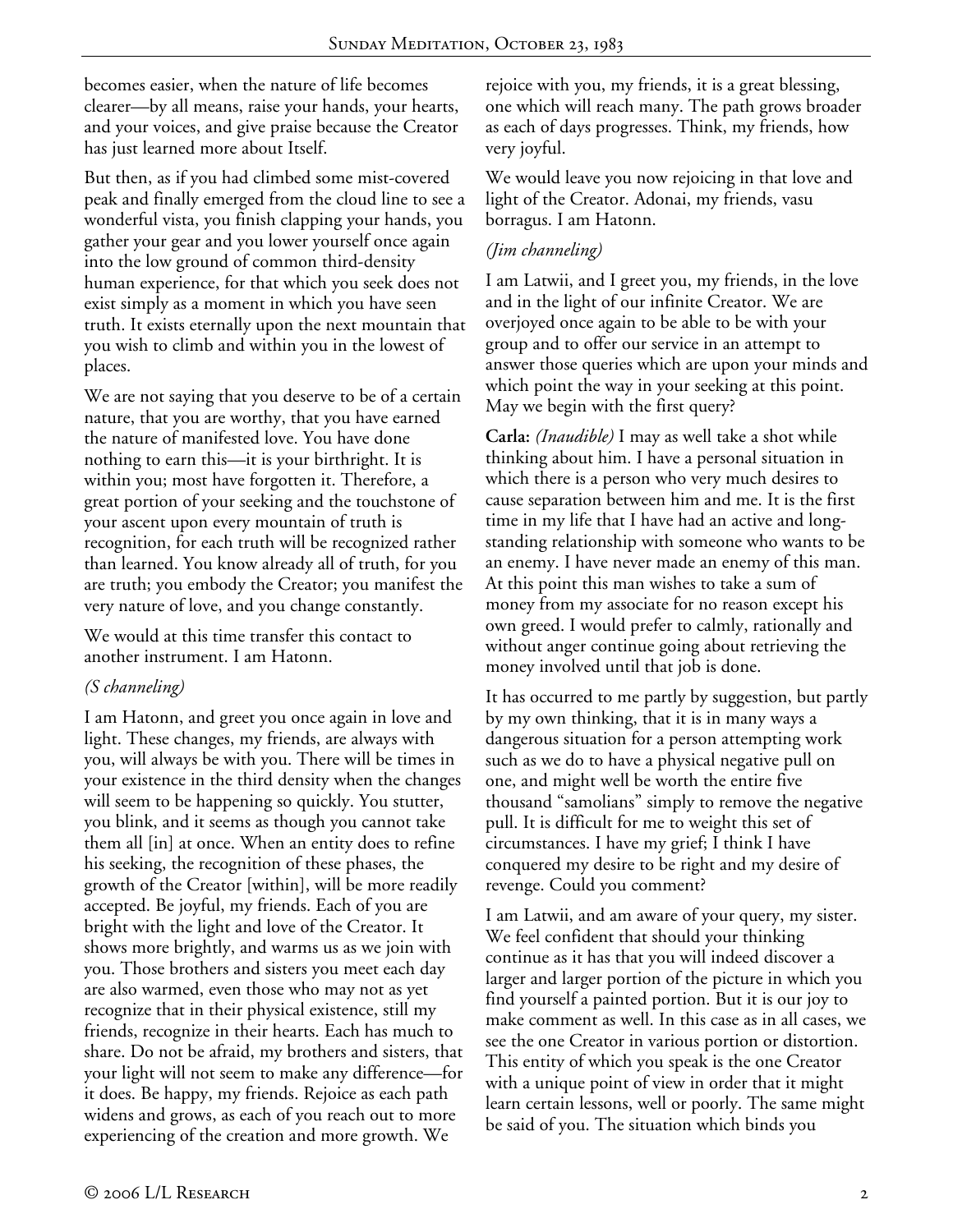together is that catalyst which offers both of you an opportunity to learn the basic lesson of love in some way, well or perfect, consciously or unconsciously.

It is necessary within your third-density illusion that such lessons be learned with a forgetting, for if either of you remembered completely and wholeheartedly with total clarity your true nature as the one Creator, then you would not have the same opportunity to learn love. The intensity would not be present, the variety would be reduced, the purity would not be present. Thus, it is necessary to find oneself embroiled in difficulties. To truly learn love it is necessary to find oneself embroiled in difficulties, and then to untangle the difficulties so that when each is followed to its source, the source is seen as the one Creator residing in all things.

## *(The telephone rings.)*

We shall pause.

*(Pause)* 

# *(Jim channeling)*

I am Latwii, and we shall continue, my friends. Indeed, both of you in this situation have received a call, each from the other, and each hears what each is prepared to hear. The message may not be clear, some parts may not be delivered. Yet each will have a point of view and may hold that point of view quite firmly, and shall act upon it and shall have the opportunity to expand upon it and to that entity which is able to expand the point of view to the greatest degree falls the greatest degree of responsibility for sharing the treasures of the expanded point of view.

Those treasures, my sister, as you know, are always a greater acceptance and love of the one Creator. You may consider such a situation as a great opportunity and a great responsibility, for each act of service to the one Creator bears a price. If there are great fruits to be reaped, a great harvest, shall we say, available to the expanded point of view, then there is also the responsibility to manifest that love in the greatest possible degree. We do not say there is danger in such a situation, but there is great responsibility.

May we attempt further response, my sister?

**Carla:** No, thank you.

I am Latwii, and we thank you, my sister, as always. Is there another query at this time?

**Carla:** I don't think there are any more questions. Would you like to give a dissertation on any subject whatsoever? Except money market certificates.

I am Latwii, and we are honored to participate in whatever manner we may with this group. Each within this group is most dear to our hearts and our memory. We could speak at length upon any particular subject. As you know, we are often fond of doing just that. The concept of a money market certificate is quite intriguing to us at this particular moment, for upon your planet it is an interesting phenomena that wealth is measured in such a way. We find it an appropriate means in some ways of representing the third-density illusion which seems most practical and externalized. Most will not consider that a thing is real unless it can be seen, felt and made to work. That wealth and that which is of value would be similarly treated is, indeed, a product of your illusion, for what is wealth and how often is that question asked? Each in this group measures wealth in a unique fashion, yet, those with this group might measure it somewhat more similarly than might many others upon your planet, for the very question of wealth and its nature leads to the deeper questions concerning the meaning of life and how it shall be lived, what preceded it and what shall follow it.

When these questions are asked, wealth often takes on another appearance, and for those who seek the, as it has been called, the pearl of great price, the nature of the one original Thought which resides within each being, wealth indeed appears quite limitless, incapable of being confined within [any] kind of certificate, yet available to all for the seeking, a seeking without greed.

To seek without greed that which is of value so that one might be wealthy is a quite paradoxical seeking for one upon your planet to make. Usually, to seek wealth is to seek it for the self, to amass it that it might work for the one seeking it. Yet, to seek the pearl of great price if it is to be sought most efficiently is a seeking which requires that one continually give away the wealth to others who ask for whatever one may give, for these others are none other but the one Creator, are none other but the self. And the one who seeks the one Creator begins to know the desire to serve the one Creator with every fiber of its being, every thought of the mind, every drop of devotional love of the heart, and will